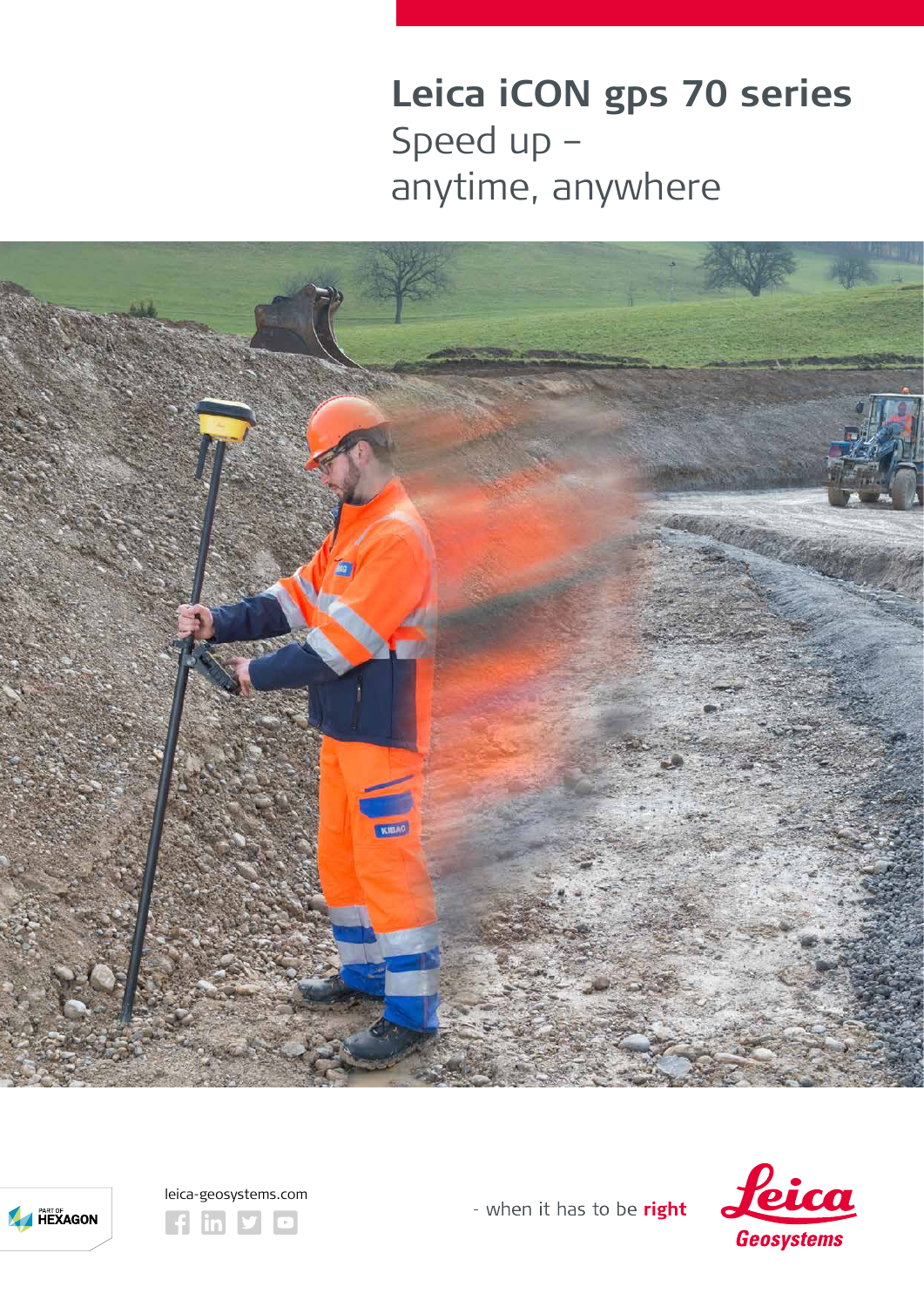## **Leica iCON gps 70 Series** – Ultimate performance for your construction site

For construction professionals, Leica Geosystems introduces the most efficient GNSS rovers, the Leica iCON gps 70 Series. With the iCON gps 70 T you can measure and stakeout points quicker than ever before without the need to keep the pole vertical and level the bubble. The combination of the latest GNSS technology and inertial measurement unit (IMU) equips the iCON gps 70 T with permanent tilt compensation and makes it resistant to any magnetic interference. Being fully calibration-free, the iCON gps 70 T is ready when you are – anytime, anywhere.

Free yourself from the boundaries and limitations of working with the pole in vertical positions and increase productivity compared to conventional methods. Collect as-built field data and stakeout designs faster while increasing accuracy and reducing critical errors. Avoid time-consuming procedures and measure where it was not possible before with improved quality control. Focus on your job, your surroundings and your safety - not on holding the pole vertical.

The iCON gps 70 series is seamlessly integrated into the Leica iCON field software. By keeping the core central interface, following the unrivalled Leica iCON concept, you will benefit from the simple-to-use workflows which require less training and avoid costly downtime.

#### **Tilt – Traceability – Trust**

There is no need to hold the pole vertical when taking measurements. Full traceability by storing tilt values with each measurement improves the quality control of any measured point. The permanent tilt compensation extends your measurement possibilities, improves quality and accuracy of your collected data as well as eliminating critical errors as levelling the bubble is no longer necessary.



#### **iCON field solution – unmatched simplicity**

Leica iCON field offers a smart and customised positioning solution for all construction sites. Improve your performance with intelligent software applications, workflows and an innovative software design. The seamless integration into all iCON sensors and Leica ConX cloud-based collaboration tool, provides you with all the tools to increase the efficiency of your field operations. The iCON gps 70 series follows this concept and perfectly complements the existing iCON field solution.

# **ACC»**

#### **Active Customer Care**

As a reliable partner, we offer an extensive range of customer services designed specifically for machine control and construction professionals. The wide range of technical services including on-site support, technical support, repairs and preventative maintenance are carried out by experts. Our global team of highly-skilled and experienced support engineers and service technicians are committed to help you meet your deadlines and reduce your downtime.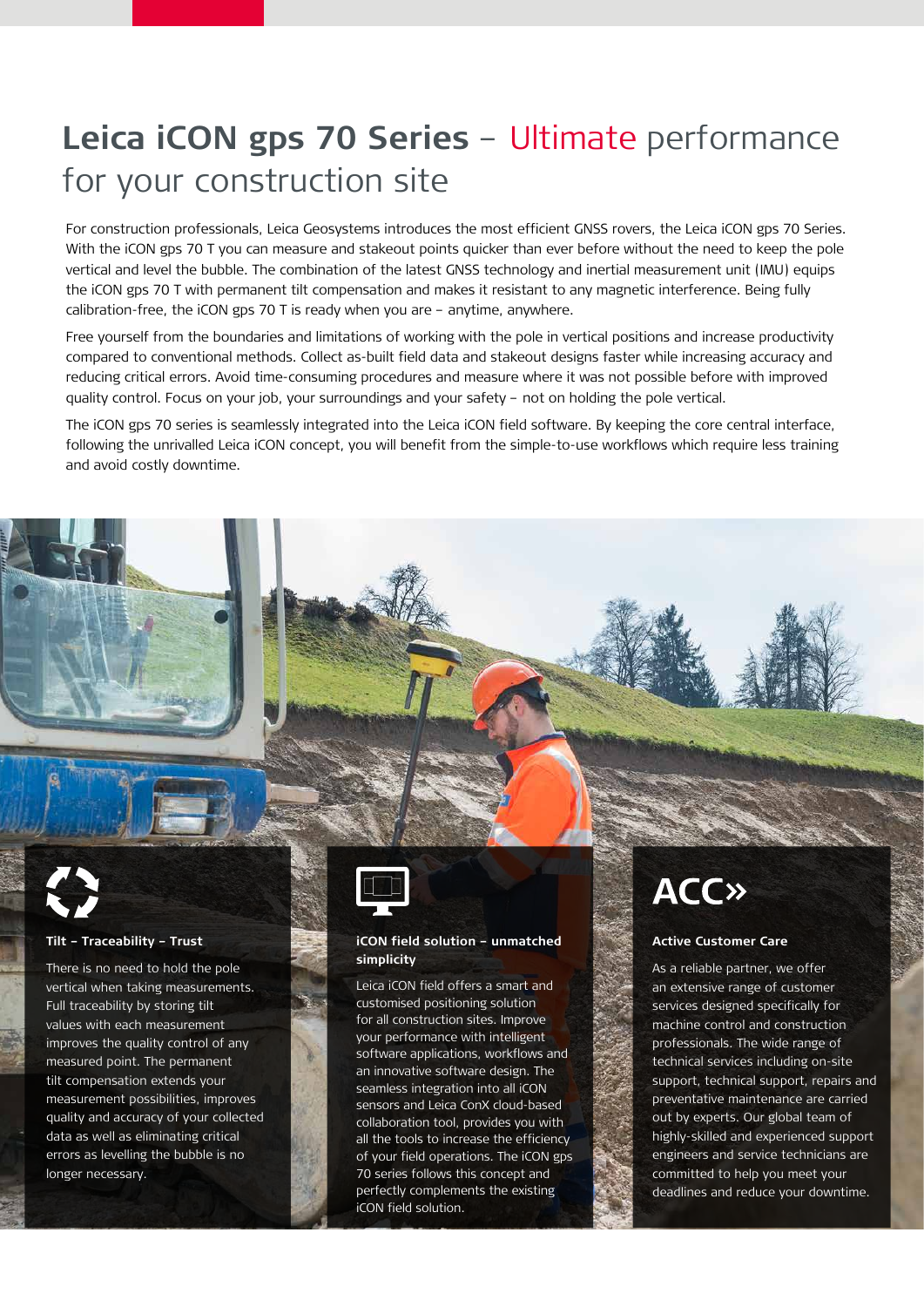

#### **PERMANENT TILT COMPENSATION**

- Calibration-free
- **Resistant to magnetic interferences**
- **Increased measurement productivity and reduction** of human error

#### **SUPERIOR AND FUTURE-PROOF GNSS TECHNOLOGY**

- **555** channels for more signals, faster acquisition and improved sensitivity
- **Intelligent management of multi-frequency, multi**constellation signals
- Intelligent selection to automatically reject reflected or noisy signals

#### **HARDWARE & ERGONOMICS**

- ĥ. Compact and lightweight housing
- UHF radio
- Tilt and non-tilt variant

#### **SMARTCHECK+ & SMARTTRACK+**

- **Unique RTK technology provides continuous** checks to guarantee correct results
- Initialisation within seconds
- Complete reliability

### **ROBUSTNESS FOR MOST DEMANDING SITES**

- **I** IP66 / IP68 protection
- Built for extreme temperatures of -40°C to +65°C
- **Fulfils toughest standards throughout the** complete product lifetime
- **Rugged aluminium housing**

#### **iCON FIELD SOLUTION**

- **EXECUTE: Seamless integration into iCON field solution**
- Easy-to-use software interface and seamless data flow throughout the workflow
- **Exceptional application functionality**
- **E** Leica ConX cloud-based collaboration tool for real-time 3D data exchange

### Leica iCON – intelligent CONstruction

#### **Fully understanding construction carried us beyond the ordinary. Leica Geosystems' iCON product portfolio increases your profitability on any construction workflow.**

Leica Geosystems offers tailor-made solutions for the complete construction workflow. Whatever your task is, we have a suitable solution or product for you. With Leica iCON you have the accuracy and performance you need for all your construction tasks. Bestin-class positioning instruments and machine control systems combined with powerful application software tailored for construction and the latest communications technology ensure you work efficiently and get high quality results.